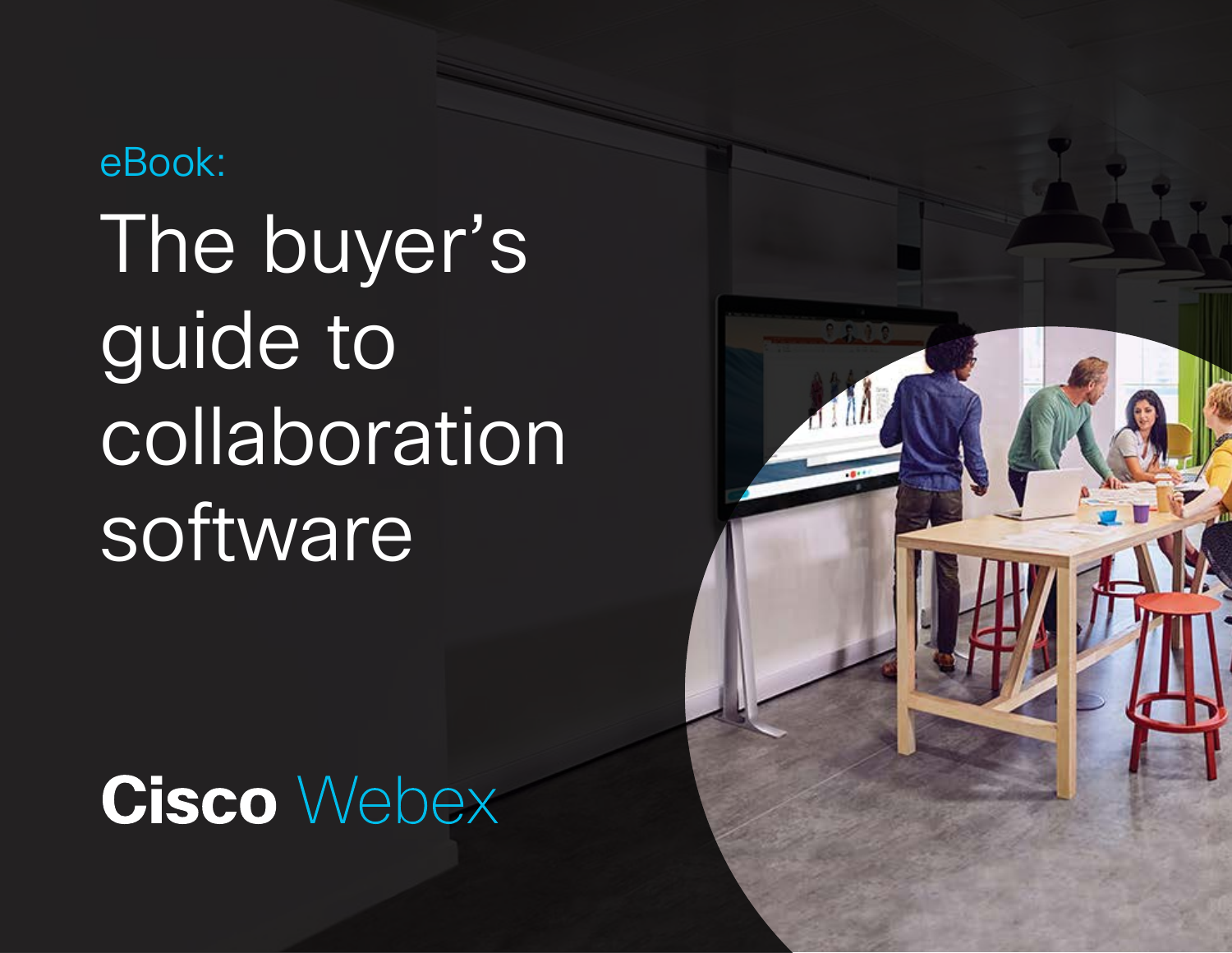### **Contents**

| Choosing wisely:<br>A blueprint for finding the right<br>collaboration tools          |                | Pricing:<br>Is your collaboration software a<br>good investment?                                        | 5 |
|---------------------------------------------------------------------------------------|----------------|---------------------------------------------------------------------------------------------------------|---|
| Functionality:<br>What features should collaboration<br>software include?             | $\overline{2}$ | Hosting:<br>Is cloud or on-premises infrastructure<br>a better fit for your collaboration<br>processes? | 6 |
| Usability:<br>How easily can everyone learn how<br>to use the collaboration software? | 3              | Ecosystem:<br>What other apps and services can I<br>connect to my collaboration software?               | 7 |
| Security:<br>How safe are your communications<br>and information?                     | 4              | A collaboration solution with<br>everything your teams need                                             | 8 |

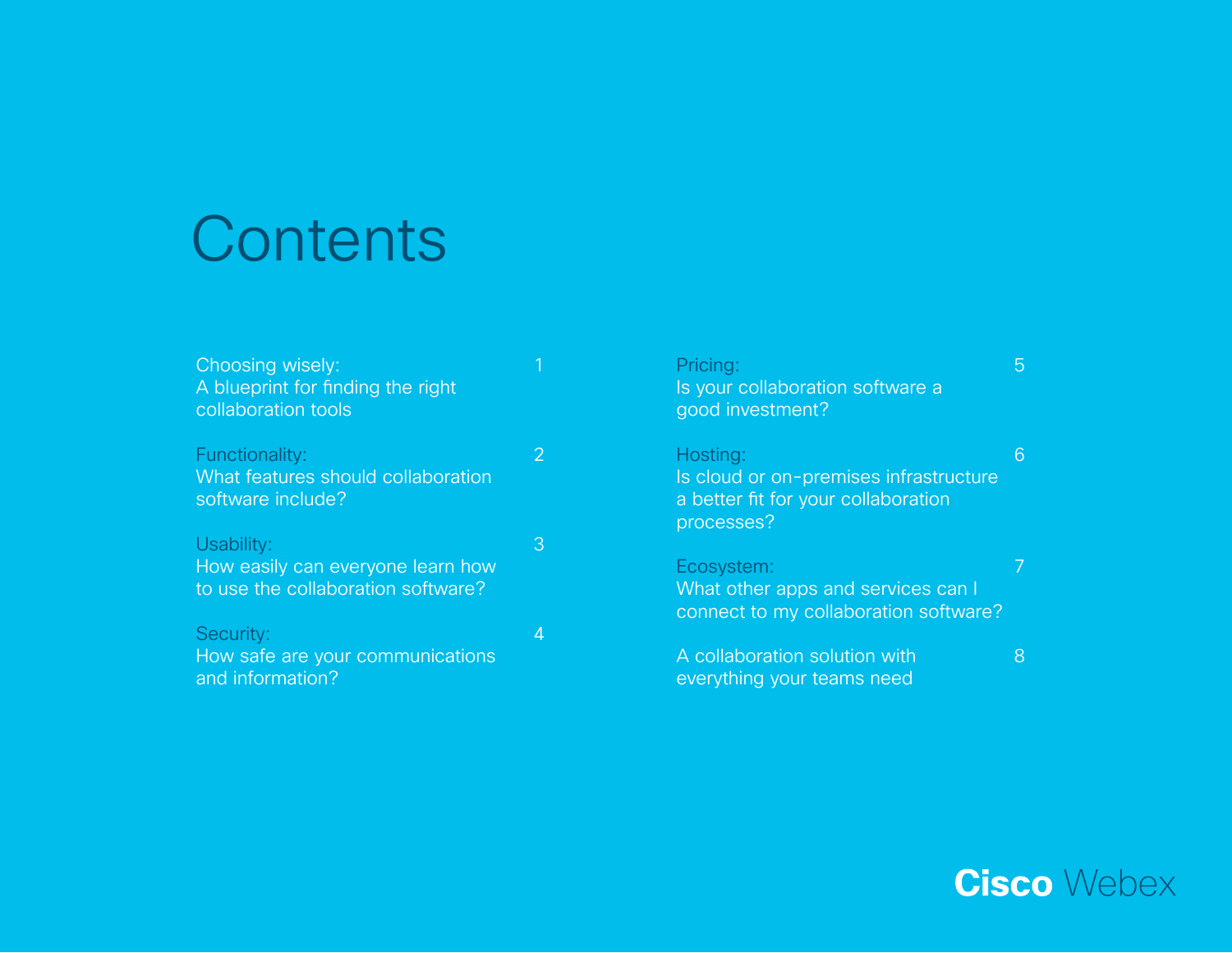$\leftarrow$  01  $\rightarrow$ 

#### **Cisco** Webex

## <span id="page-2-0"></span>Choosing wisely: A blueprint for finding the right collaboration tools

Business collaboration software has come a long way since the heyday of the landline phone. Today's organizations have many options for bringing their teams together, from Voice over Internet Protocol (VoIP) calling to lifelike video conferencing.

Choosing between solutions with these features might feel overwhelming. Plus, the stakes for making an informed choice are high—a study of 1,100 companies from i4cp found that firms emphasizing collaborative work were five times more likely to be high-performing.

Taking collaboration processes to the next level requires careful consideration of the functionality, usability, security, pricing, hosting, and overall ecosystem of a solution. Determining how these six traits align with your own requirements will help point you in the right direction—let's take a look at each one.



Functionality







**Usability** 



**Hosting** 



Ecosystem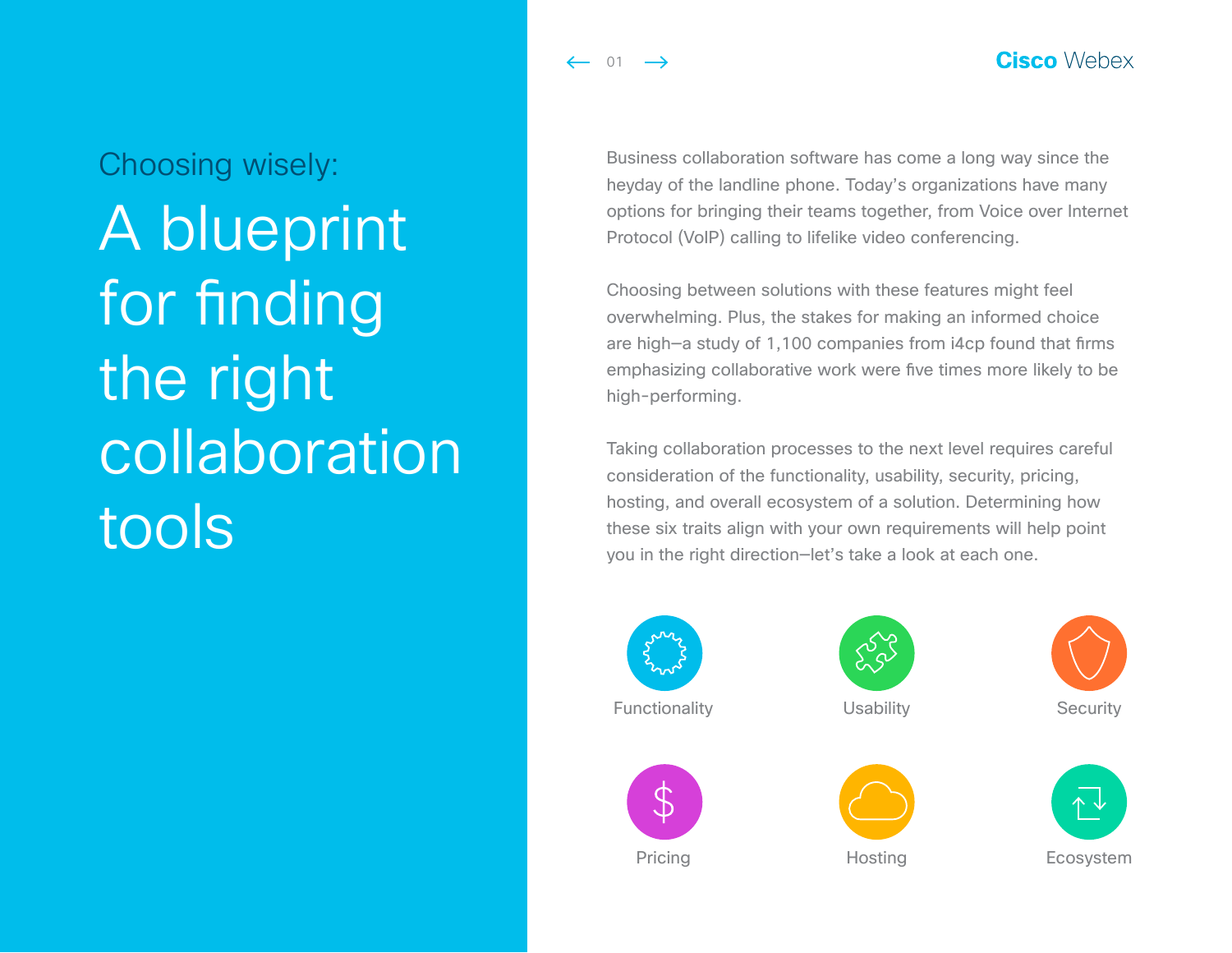<span id="page-3-0"></span>

02

#### Functionality: What features should collaboration software include?

**Cisco** Webex

Collaboration is a process, not a specific set of tools. At the same time, its tools determine how far it can be extended across your organization. The best collaboration software empowers your teams to meet anytime, anywhere, and over their preferred communications channels. It doesn't limit them to a few features that don't fit naturally into their workflows.

The rise of messaging illustrates the importance of modern functionality in a collaboration suite. According to 451 Research, messaging apps are more widely utilized than email and voice calling by mobile business users, to such a degree that they will often rely on unapproved apps. Platforms such as [Cisco Webex](https://www.webex.com/pricing/free-trial-DG.html?DG=03-05-52-US-39-01-05-10&TrackID=1034310) provide everything they need in one secure offering, including:

- Lifelike video conferencing
- Messaging and file-sharing from any device.
- $\triangleright$  Calling capabilities from the cloud.
- $\triangleright$  Easy meeting controls, including web browser support.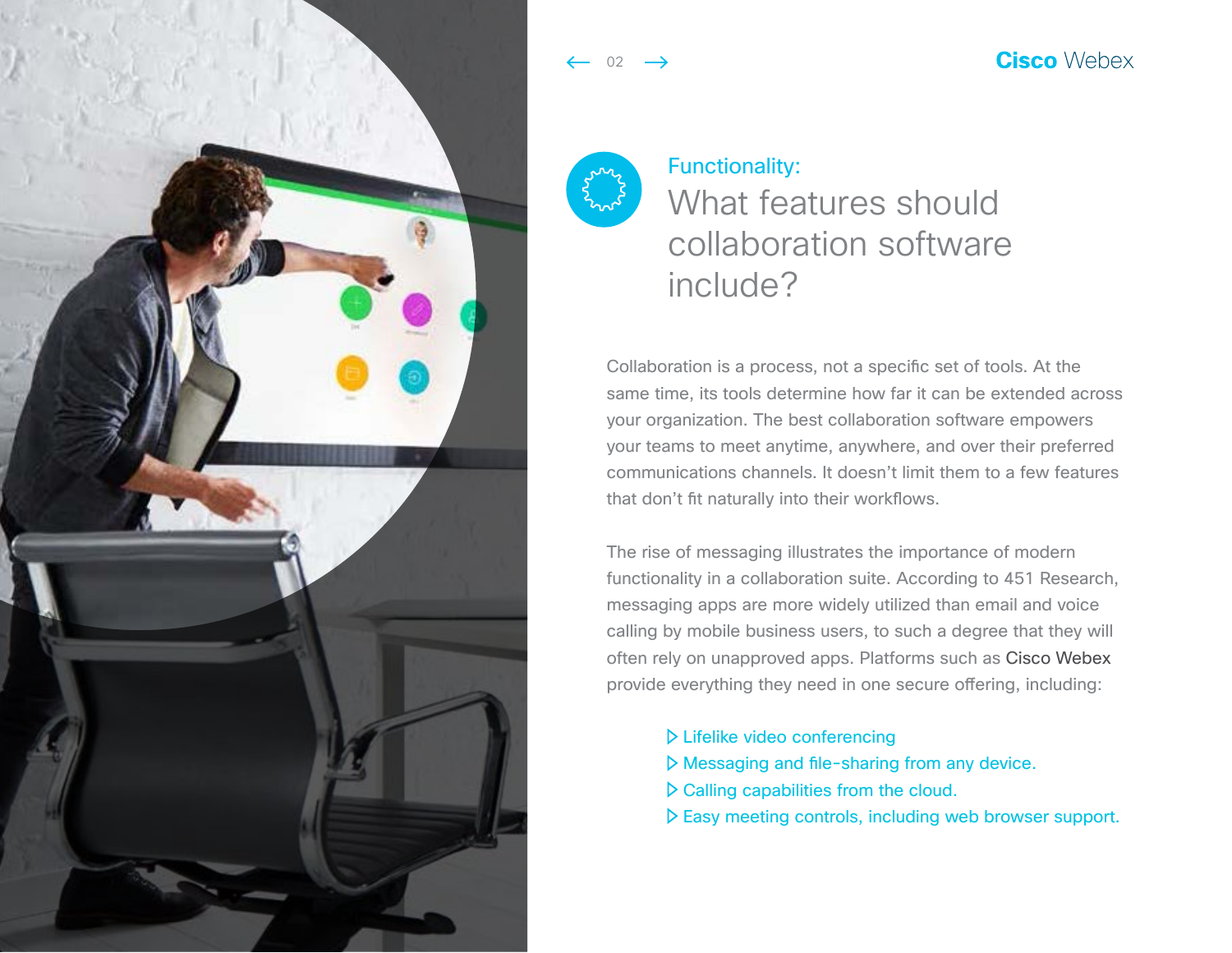<span id="page-4-0"></span>

36% of knowledge workers' time was spent consolidating information for disparate application.  $03 \rightarrow$ 



Usability:

How easily can everyone learn how to use the collaboration software?

Any new system will have its own learning curve. Indeed, implementing collaboration software itself is only the beginning of a transformation: You also have to onboard teams and ensure their members can use features for everything from simpler meeting scheduling to enhanced video conferencing.

Not all collaboration solutions are equally easy to learn and master, though. As a result, many individuals shun them for alternatives they understand better, resulting in app sprawl and data silos. IDC estimated 61 percent of knowledge workers accessed at least four systems daily and that 36 percent of their time was spent consolidating information from disparate applications.

In Cisco Webex Meetings, you have one platform for all of your meetings. Plus, you can reliably search your messages, calls, files, drawings, and calendar from the same place.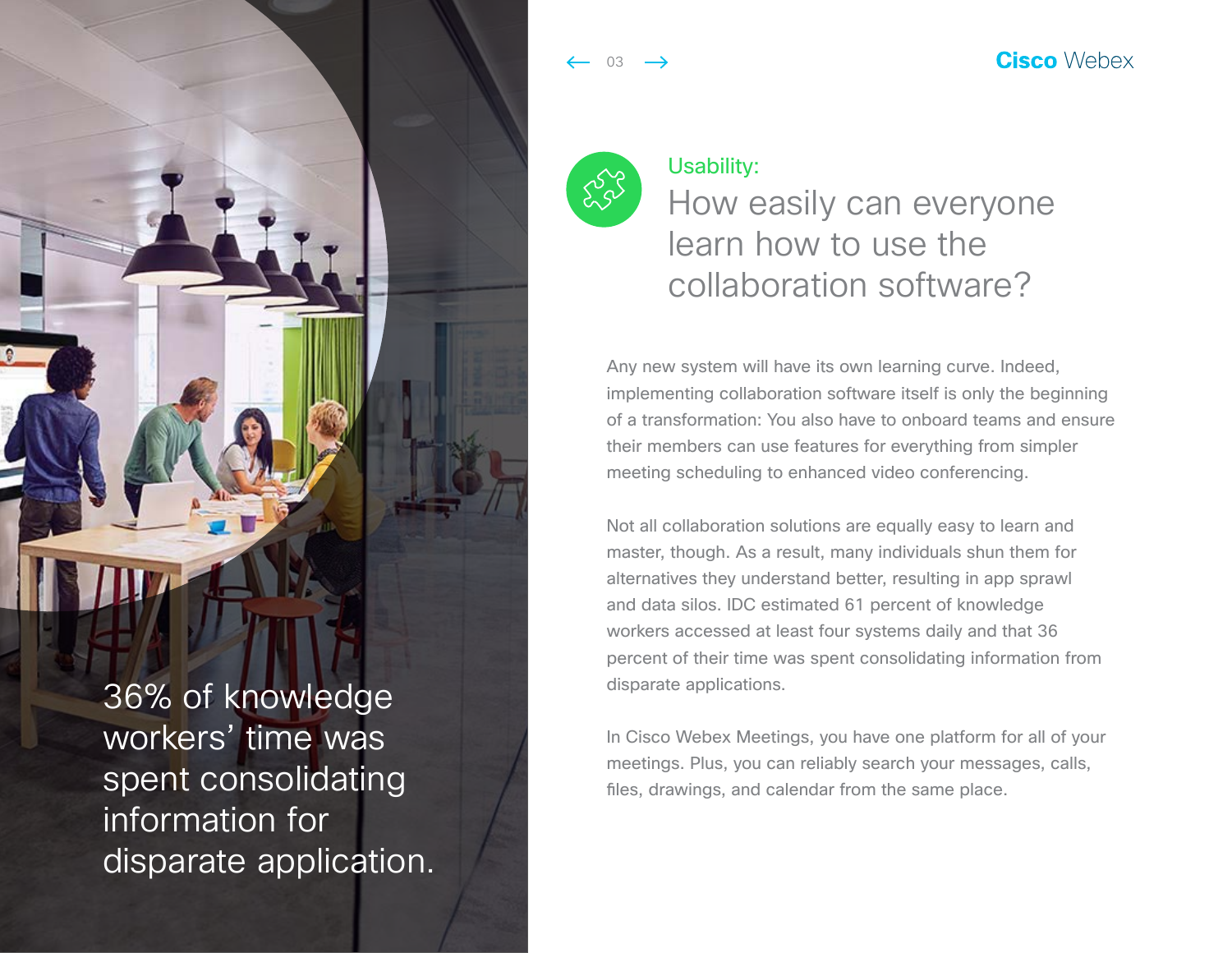04  $\rightarrow$ 



#### Security: How safe are your communications and information?

Collaboration processes—often involving sensitive company data now stretch over great distances and across multiple devices. Accordingly, they are particularly vulnerable to cyberattacks designed to intercept communications by exploiting even the smallest openings in physical, network, platform, or device security.

Your collaboration software must be secure at every point, since the costs of a breach can be substantial. The Ponemon Institute estimated the average price tag of a data breach in 2017 was \$3.6 million.

Look for enterprise collaboration tools with multilayered protections, including:

- $\triangleright$  Secure data center sites with strict access controls.
- $\triangleright$  Support for multiple encryption ciphers and setups, including end-to-end encryption.
- $\triangleright$  Advanced administrator options for enabling/disabling specific accounts.

The average price tag of a data breach in 2017 was \$3.6 million.

<span id="page-5-0"></span> $\bullet$ 

**Hello**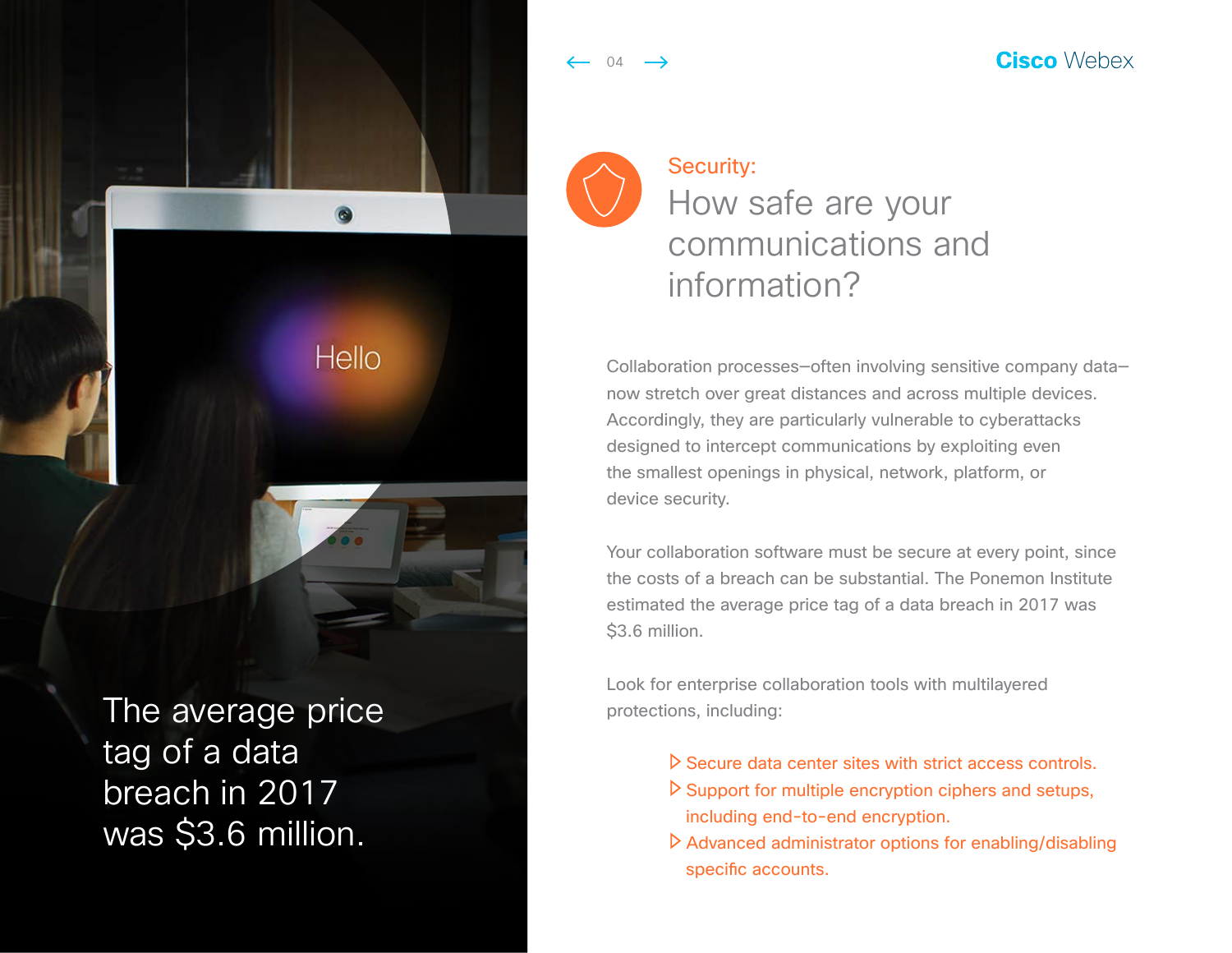<span id="page-6-0"></span>

Pricing: Is your collaboration software a good investment?

05

 $\beta$ 

Shopping for a business collaboration solution should be straightforward. Unfortunately, it's still easy to get lost in the weeds looking at pricing plans and specification sheets, resulting in a selection that doesn't fit your teams' needs. Some collaboration products don't even offer free trials to let you evaluate the potential fit beforehand.

With so many options for sharing content and messages—VoIP, persistent chats, video, company intranets, etc.—there's also the issue of the paradox of choice, which can further slow down your decision-making. Finding a consolidated collaboration suite, with flexible pricing and a free trial, is your best bet for a trustworthy solution with long-term ROI.

Webex Meetings is now included alongside multifaceted features for video, messaging, file sharing and more. [A trial is available](https://www.webex.com/pricing/free-trial-DG.html%3FDG%3D03-05-52-US-39-01-05-10%26TrackID%3D1034310) and pricing can be done either annually or monthly.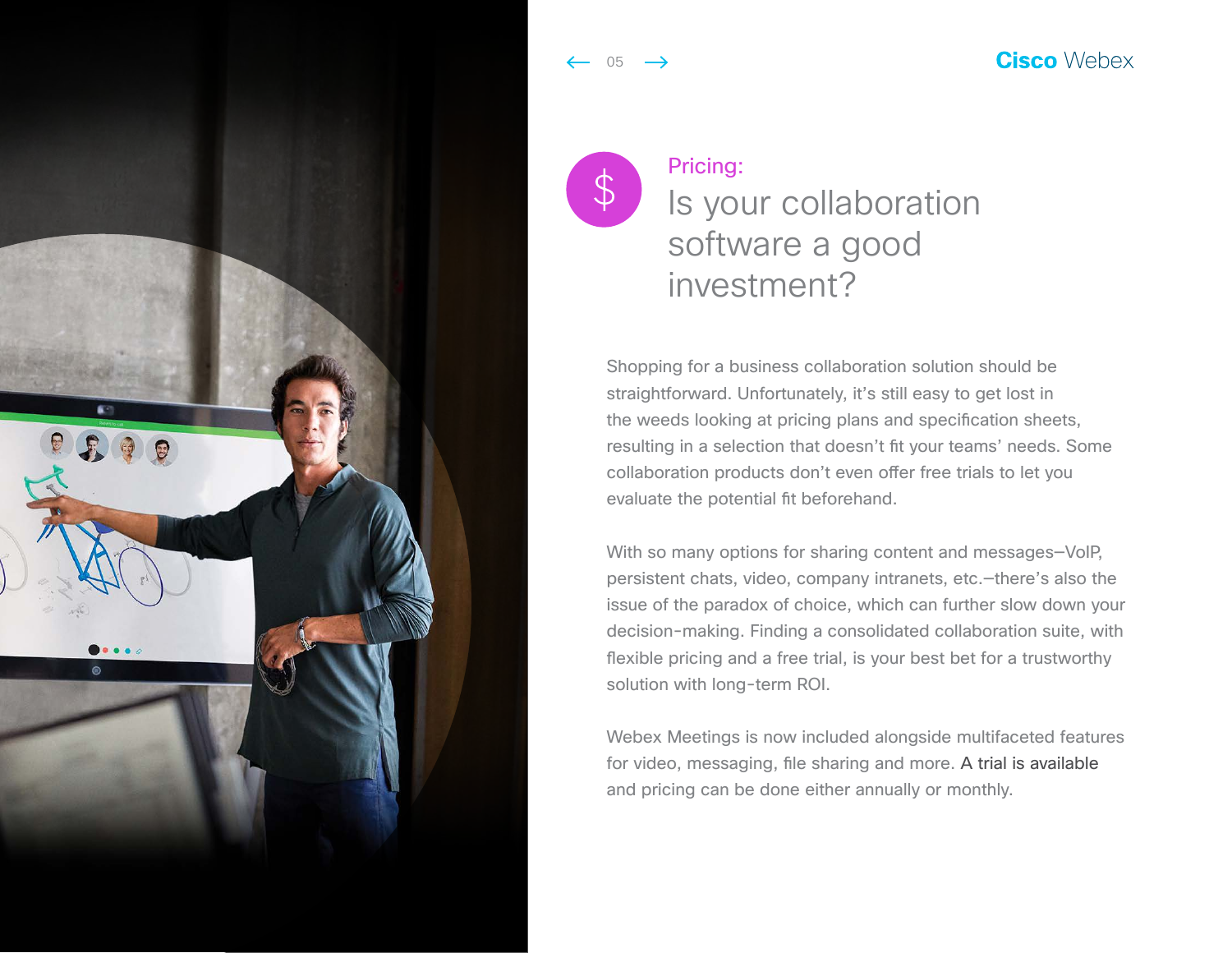<span id="page-7-0"></span>

Cloud and hosted services account for over one-fifth of annual IT expenditures.

Hosting:

06

Is cloud or on-premises infrastructure a better fit for your collaboration processes?

**Cisco** Webex

Cloud computing has leveled the playing field for small and medium-sized organizations by giving them access to affordable, scalable resources on-demand. For collaboration in particular, the cloud enables seamless interactions across time zone and locations.

Instead of needing to invest in servers and IT staff at each site, you can rely on cloud-based applications that only require an internet connection. Laptop, smartphone, or tablet: Any approved device can effortlessly connect to shared workspaces in the cloud for continuous collaboration.

The flexibility and savings of the cloud quickly add up, and more organizations are noticing. The 2018 State of IT survey from Spiceworks found that cloud and hosted services were closing in on software as the second largest average budget allocation, at over one-fifth of annual IT expenditures.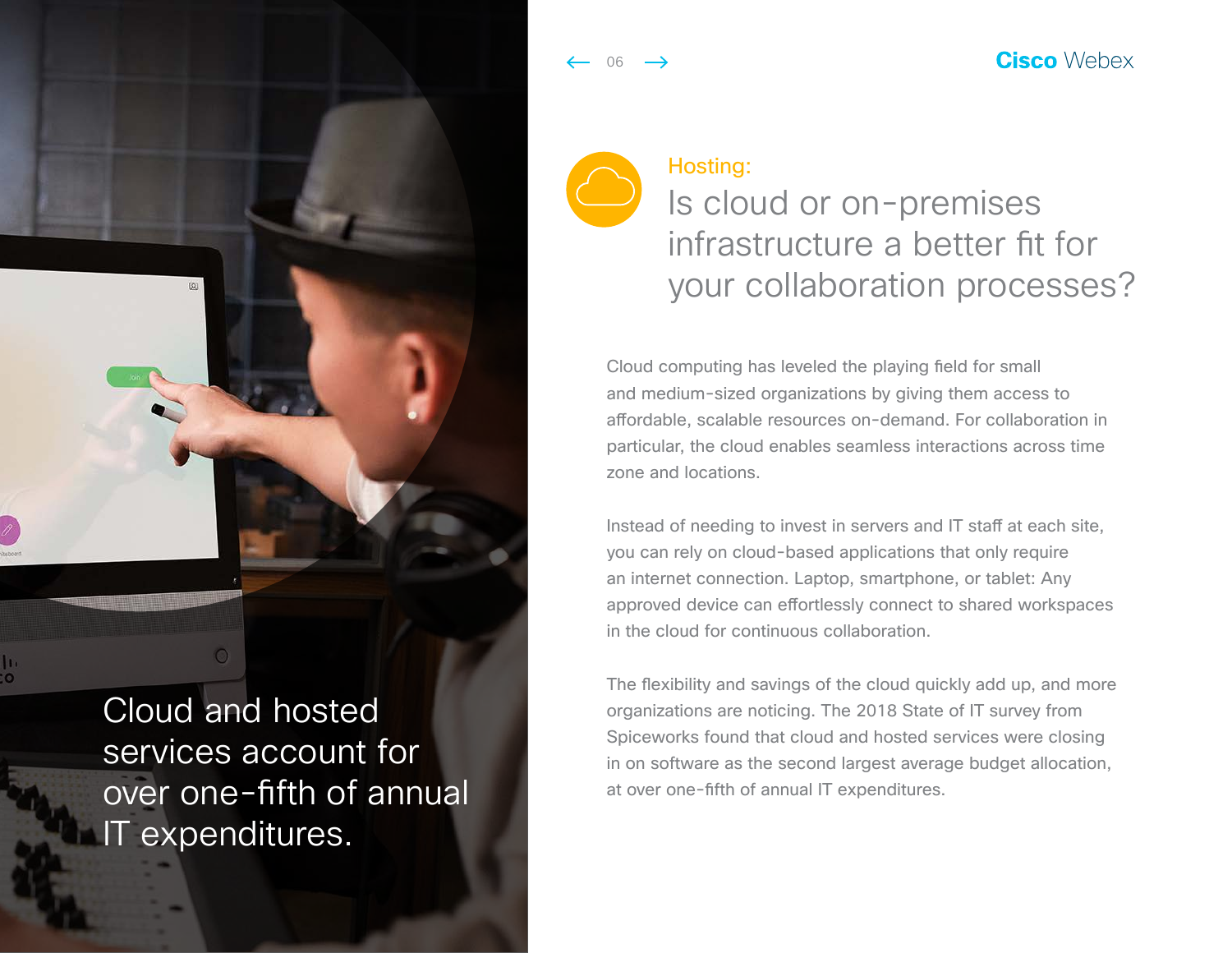<span id="page-8-0"></span>

Ecosystem:

 $07 \rightarrow$ 

### What other apps and services can I connect to my collaboration software?

Getting teams to buy into a new collaboration solution is much easier if it integrates with other tools they already use, such as calendars, mobile operating systems, and chat clients. Integrations also help prevent the formation of organizational silos, in which decisions are often made with isolated information spread across multiple disconnected systems.

With collaboration software that has a broad ecosystem of integrations as well as ongoing vendor support, you can unlock many collaborative use cases, including:

- Coordinating online events. Providing customer support.
- $\triangleright$  Conducting trainings in a private meeting room.
- Sharing content across different apps.

The possibilities are vast, so check if the collaboration software you're considering works in tandem with your other deployed applications.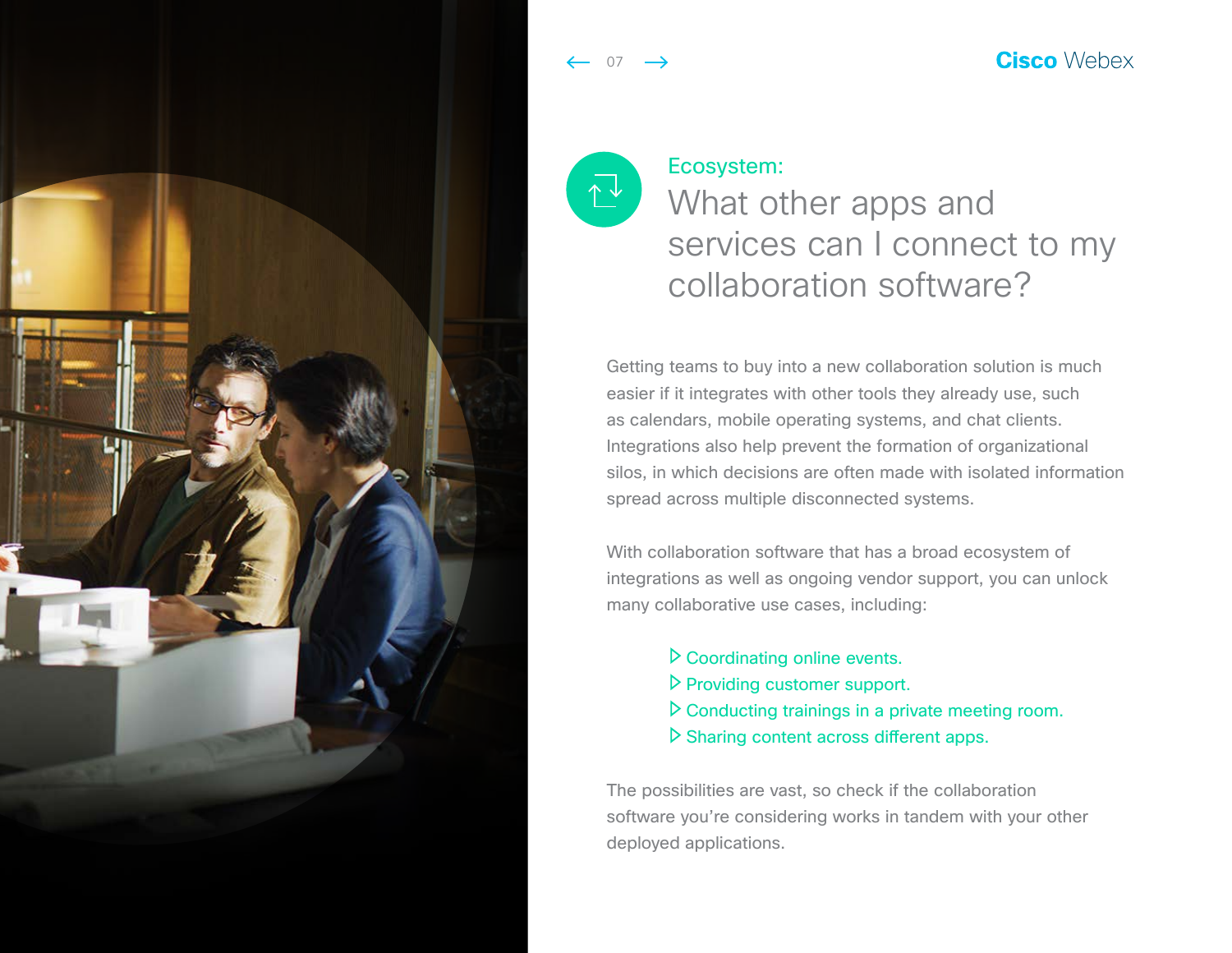<span id="page-9-0"></span>

# A collaboration solution with everything your teams need

08

Collaboration can be one of the biggest sources of competitive advantages for companies today, but it remains something many of them find challenging to sustain. According to Nielsen, collaboration among large marketing teams usually results in concepts that test better with consumers than ones generated by smaller groups—yet the majority of collaborations (54 percent) were between only two individuals.

Enabling broader collaboration requires better tools. With Cisco Webex, you can see the difference through the easy-to-use interfaces, comprehensive security measures, and seamless integrations that support anytime-anywhere collaboration. Your teams have high expectations of collaboration software and [Webex Meetings](https://www.webex.com/pricing/free-trial-DG.html%3FDG%3D03-05-52-US-39-01-05-10%26TrackID%3D1034310) helps you meet them en route to greater engagement and productivity across the organization.